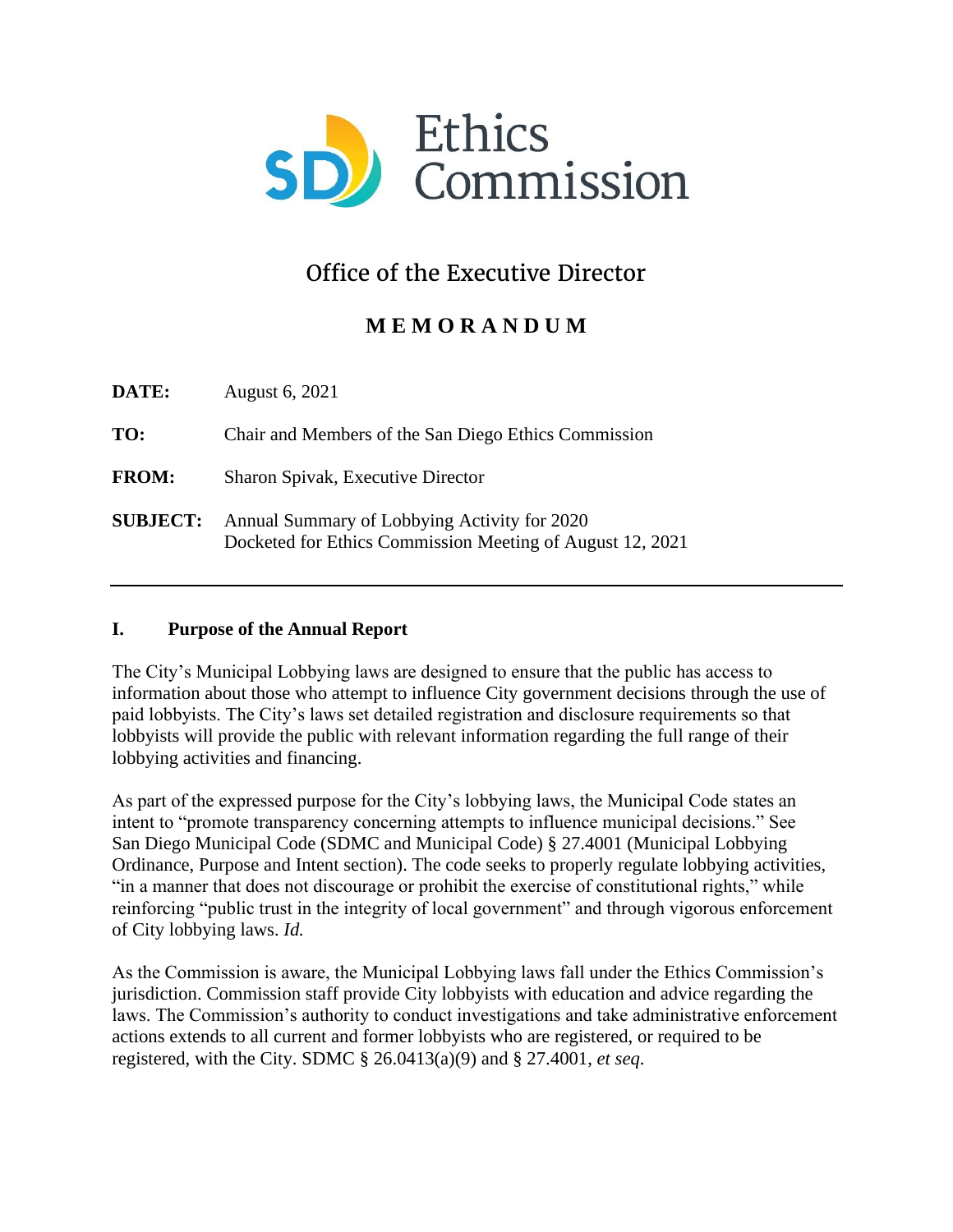Chair and Members of the San Diego Ethics Commission Docketed for August 12, 2021 Page 2

Lobbyist filings are available on the City of San Diego's website, in the portal accessible from the City Clerk's web page. As an added measure of transparency, Commission staff compile an annual summary of City lobbying and related activities, based on lobbyist filings from the previous calendar year. The following report and charts provide a summary of lobbyist activity in the City of San Diego during 2020. In comparing the statistics of the past year to previous years (see charts), it is significant to note for the record that the activity reported during the last three quarters of 2020 fell during the COVID-19 pandemic.

# **II. Report of 2020 Lobbying Activity**

# **(1) Lobbyist Registration**

Every lobbying firm and organization lobbyist, as defined by the Municipal Code, is required to register with the City Clerk no later than 10 calendar days after qualifying as a lobbying firm or organization lobbyist. SDMC § 27.4007, *et seq.* Those that register retain that status through January 5 of the following calendar year unless and until they terminate their status; if they requalify, they must renew their registration.

In 2020, a total of 57 lobbying firms and 61 organization lobbyists registered a total of 380 individual lobbyists with the City Clerk.

#### **(2) Disclosure of Lobbying Activities**

Lobbying firms and organization lobbyists file quarterly disclosure reports. SDMC § 27.4015. A summary of the 2020 reports showed the following:

- Lobbying firms reported receiving a total of \$5,529,336.61 from their clients.
- Organization lobbyists reported making a total of 2,135 lobbying contacts with highlevel City Officials.

The quarterly breakdown of reported earnings and contacts for 2020 follows:

| 2020 Calendar Quarter | <b>Amount Earned by Firms</b> | Contacts by Organizations |
|-----------------------|-------------------------------|---------------------------|
| January – March       | \$1,291,982.06                | 391                       |
| $April - June$        | \$1,604,468.00                | 674                       |
| $July - September$    | \$1,592,663.30                | 656                       |
| October – December    | \$1,040,223.25                | 414                       |

# **(3) Disclosure of Campaign-Related Activities**

Quarterly disclosure reports are also required to detail campaign contributions and fundraising activities. A summary of the 2020 reports showed the following: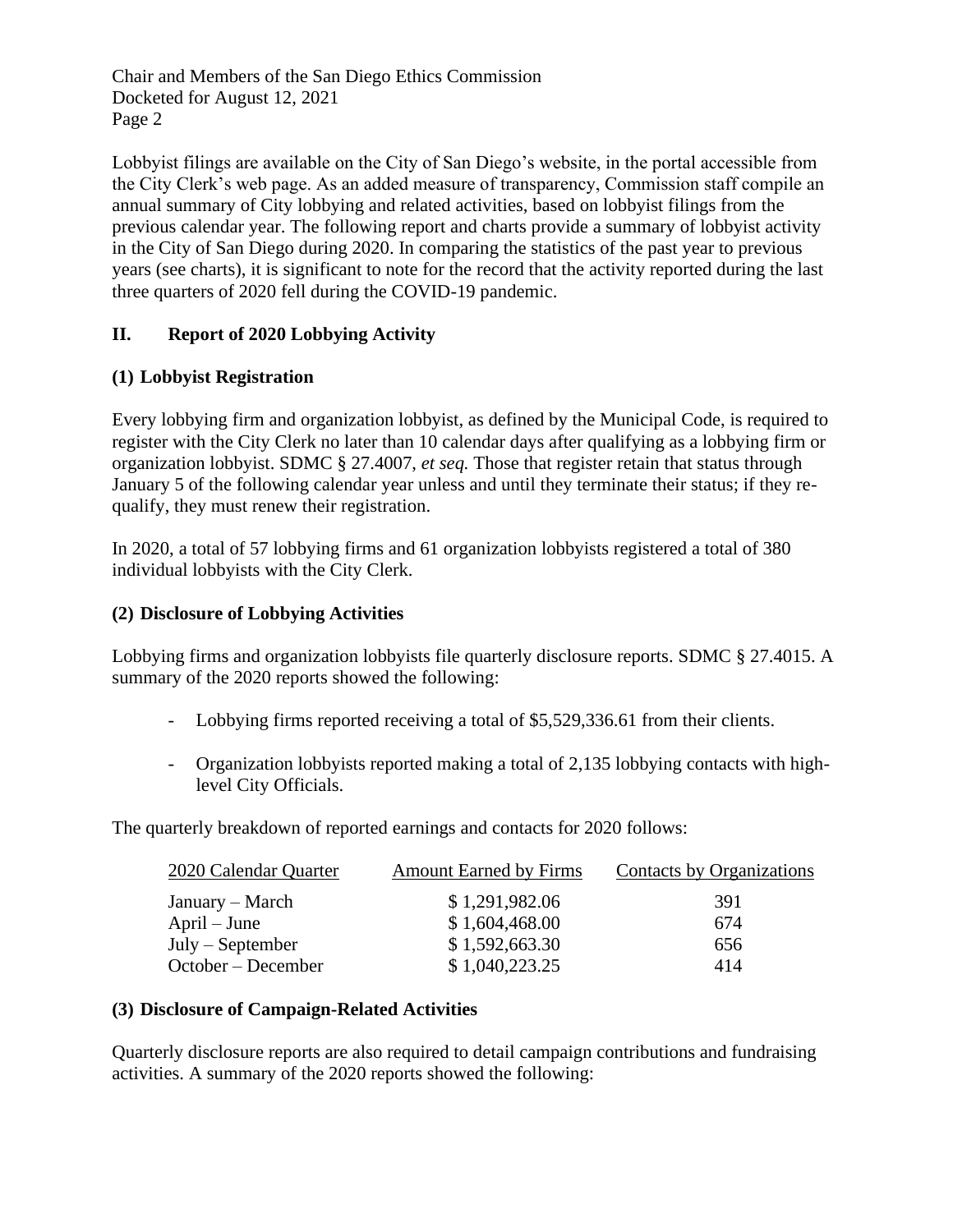Chair and Members of the San Diego Ethics Commission Docketed for August 12, 2021 Page 3

- Lobbying firms and organization lobbyists reported a total of \$982,772.53 in campaign contributions made to City candidates, and to committees primarily formed to support or oppose City candidates.
- Lobbying firms and organization lobbyists disclosed raising \$458,716.00 for City candidates and for committees formed to support or oppose City candidates.

The quarterly breakdown of reported campaign activity for 2020 follows:

| 2020 Calendar Quarter | <b>Campaign Contributions</b> | <b>Fundraising Activities</b> |
|-----------------------|-------------------------------|-------------------------------|
| January – March       | \$172,597.85                  | \$85,547.00                   |
| $April - June$        | \$133,909.60                  | \$72,357.00                   |
| $July - September$    | \$456,983.88                  | \$109,685.00                  |
| October – December    | \$219,281.20                  | \$191,127.00                  |

It should be noted that the definition of "fundraising activity" is limited in the Municipal Code for this purpose, as generally: (1) funds personally delivered to a City candidate or a committee, and (2) contributions a lobbyist has taken some credit for raising with the candidate or the candidate's controlled committee. See SDMC § 27.4002.

For comparison purposes, please see the attached charts delineating the information disclosed by lobbying entities for each year since 2013.

[REDACTED]

Sharon Spivak Executive Director

\_\_\_\_\_\_\_\_\_\_\_\_\_\_\_\_\_\_\_\_\_\_\_\_\_\_\_\_\_

Attachments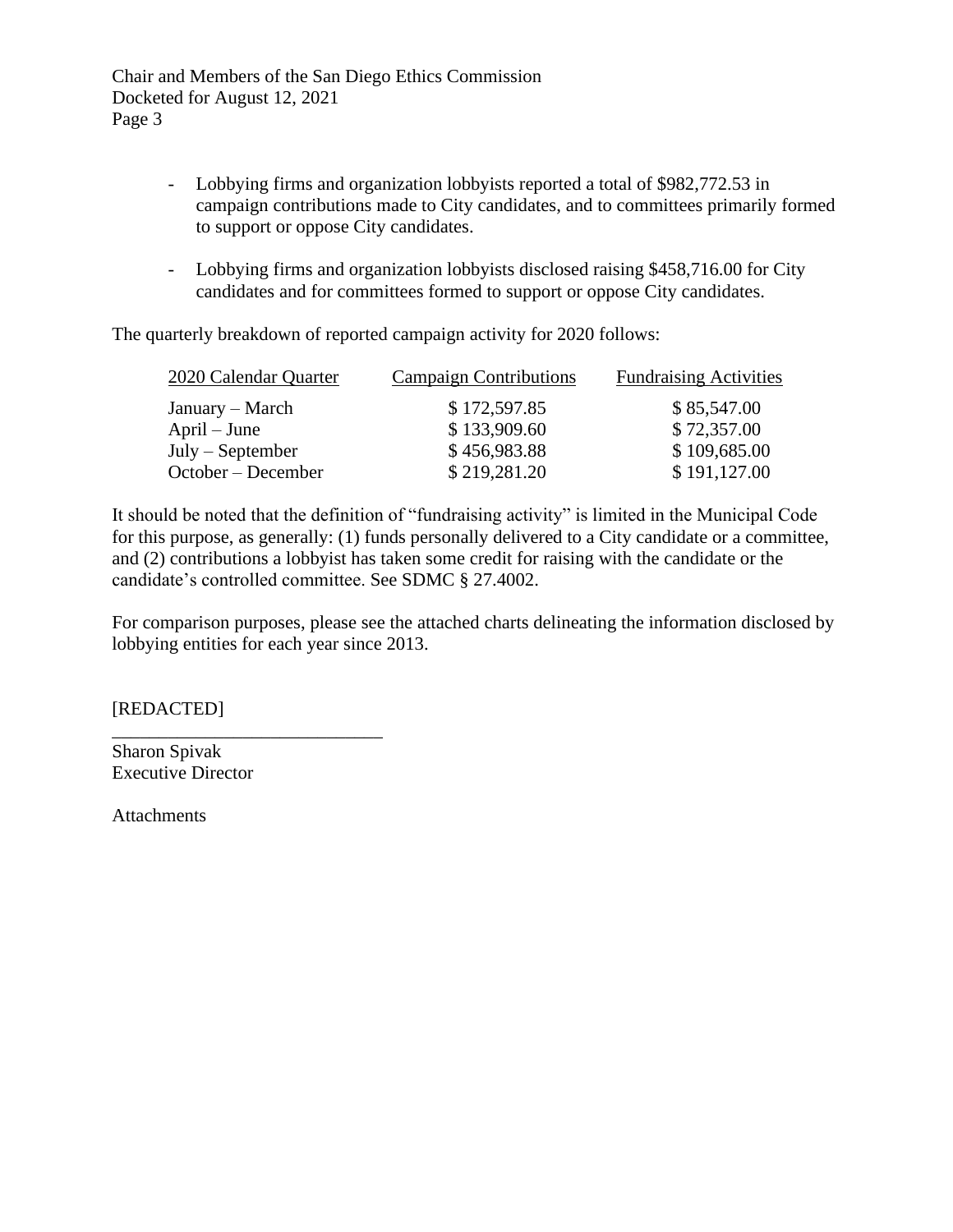